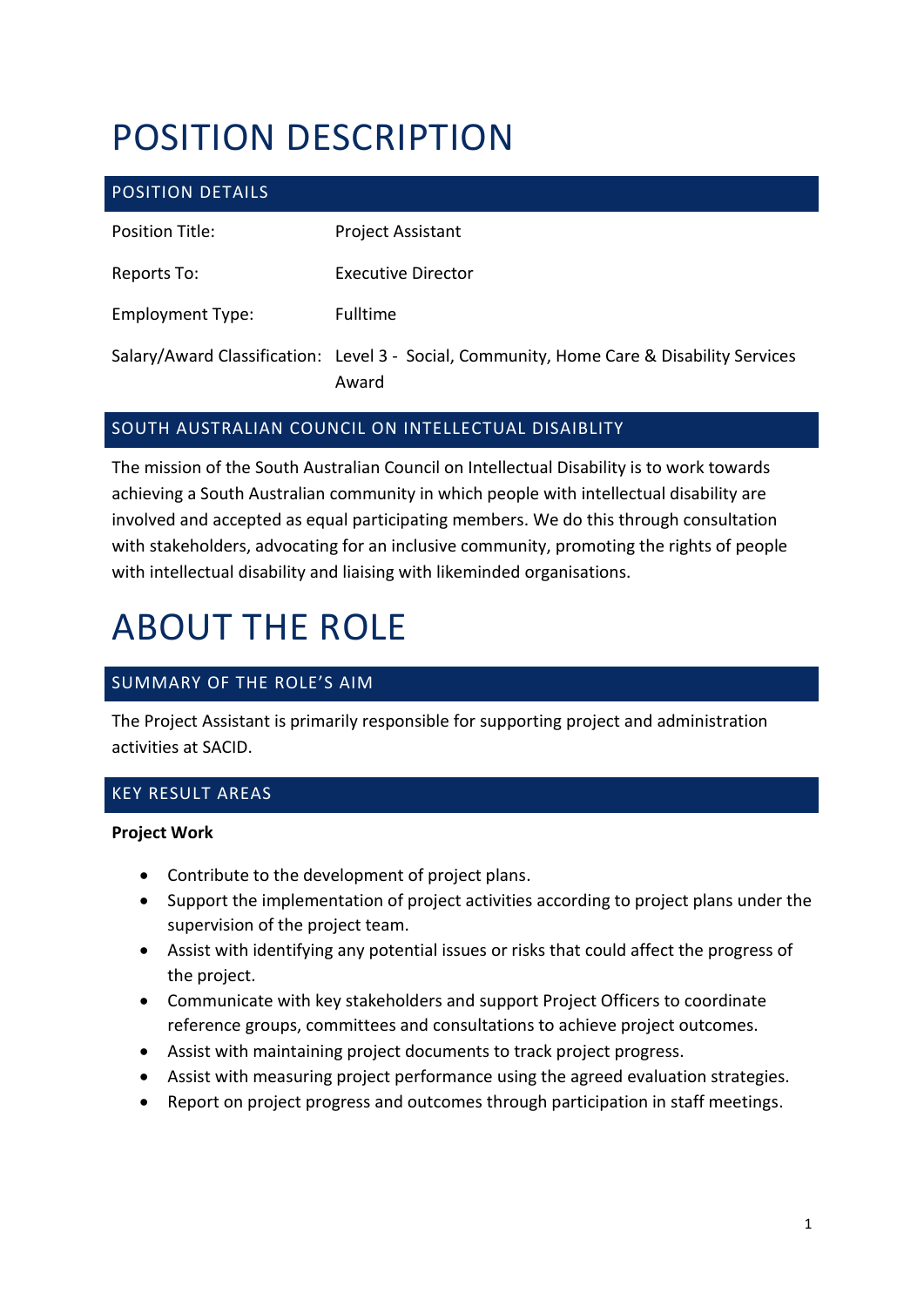#### **Administrative Work**

- Provide administrative assistance to project teams, SACID committees and groups.
- Assist with the development of policies and procedures.
- Assist with maintaining systems for SACID documents and databases (e.g. policies, procedures, membership, and CRM).
- Assist with preparations for workshops, events and fundraising activities.

#### **Inclusive Practices**

- Using a co-design model ensure people with intellectual disability and their supporters are involved in all aspects of projects.
- Assist with the development of Easy Read documents.
- Support Inclusion Workers with intellectual disability in their day to day duties in the workplace.
- Demonstrate best practice in inclusive practices at SACID.

#### **Workplace Health & Safety**

- Adhere to the WHS Act 2012
- Take responsibility for your safety in the workplace as well as the safety of others by ensuring adherence to all policies and practices.
- Identify and report potential risks.
- Participate in relevant training as required.
- Follow risk management plans for all projects and the organisations policies and procedures.

#### REPORTING/WORKING RELATIONSHIPS

**This role reports to (role sponsor):** Executive Director

#### **This role provides formal support and guidance to the following other roles:**

- Inclusion Workers
- Students, trainees, interns, volunteers and other similar positions who may from timeto-time be involved with SACID.

#### **This role is responsible for maintaining good networks with stakeholders including:**

- People living with intellectual disability, and other people in their lives such as family, friends and other supporters, including advocacy groups and peer networks
- SACID members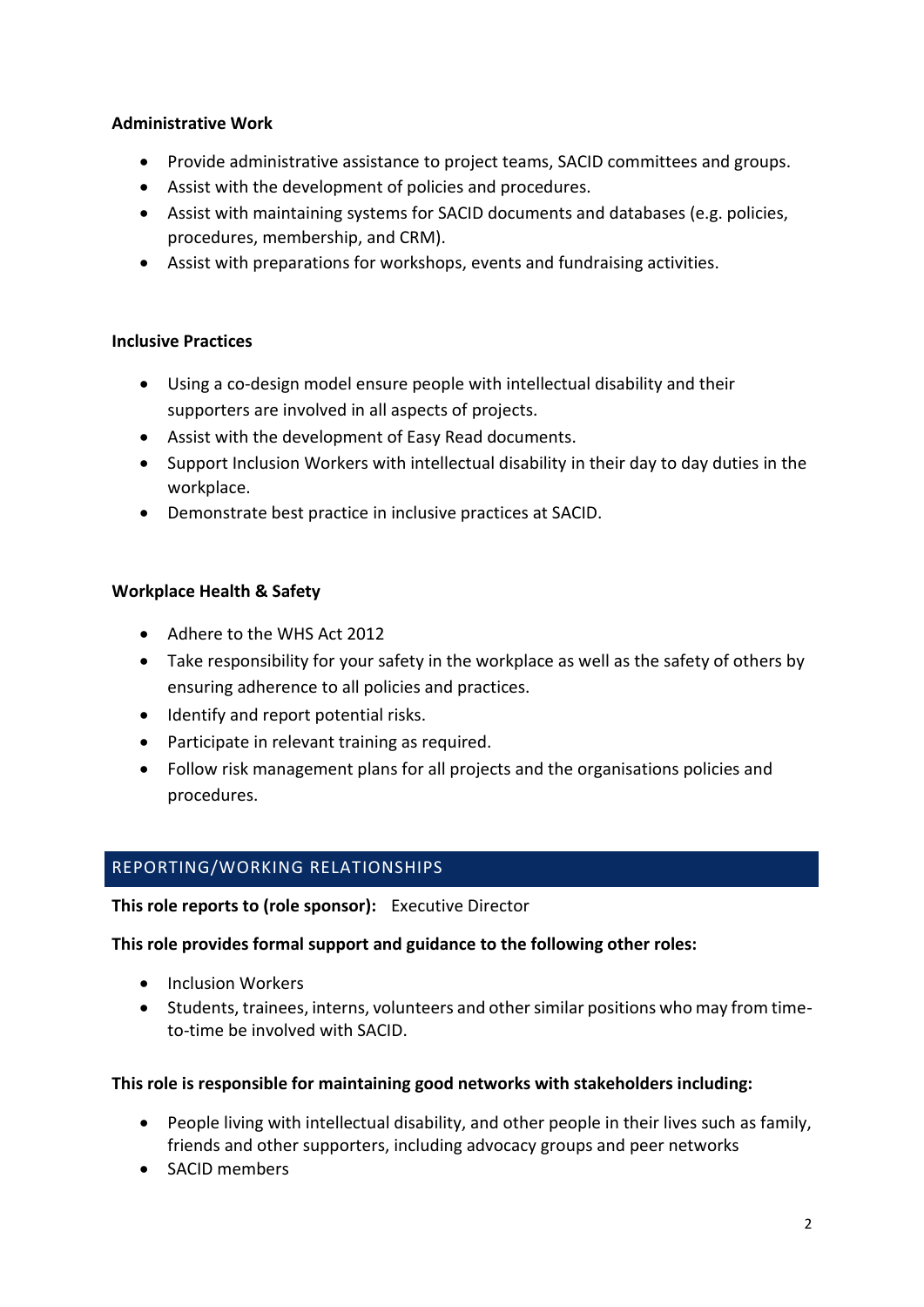- Community leaders and NGOs relevant to the work
- Government staff relevant to the work
- Peak bodies

#### SPECIAL CONDITIONS

The incumbent is required to:

- Hold a Working With Children Check or be willing to obtain prior to commencing employment and must maintain this clearance on-going
- Be available for work-related travel from time to time

The role demands a commitment to:

- Support the integrity of SACID by maintaining a high standard of personal and professional conduct that supports our values, including:
	- **<u>■ INCLUSION: Inclusion for all</u>**
	- **VOICE:** Empowering people with intellectual disability and their families to have their voices heard
	- **RIGHTS:** Equal Rights for people with intellectual disability
- Support and contribute to the achievement of SACID's goals as set out in relevant documents;
- Occasionally work outside of normal business hours where required;
- Participate in performance planning and review, as frequently as may be required, but at least annually, and commit to ongoing personal and professional development;
- Be willing to change office location if directed as a result of service development and organisational change.
- Be willing to work from home when directed to.

Acknowledged by Role Holder:

Signature: Date: Date: Date: Date: Date: Date: Date: Date: Date: Date: Date: Date: Date: Date: Date: Date: Date: Date: Date: Date: Date: Date: Date: Date: Date: Date: Date: Date: Date: Date: Date: Date: Date: Date: Date: D

Acknowledged by Role Sponsor:

Signature: Date: Date: Date: Date: Date: Date: Date: Date: Date: Date: Date: Date: Date: Date: Date: Date: Date: Date: Date: Date: Date: Date: Date: Date: Date: Date: Date: Date: Date: Date: Date: Date: Date: Date: Date: D